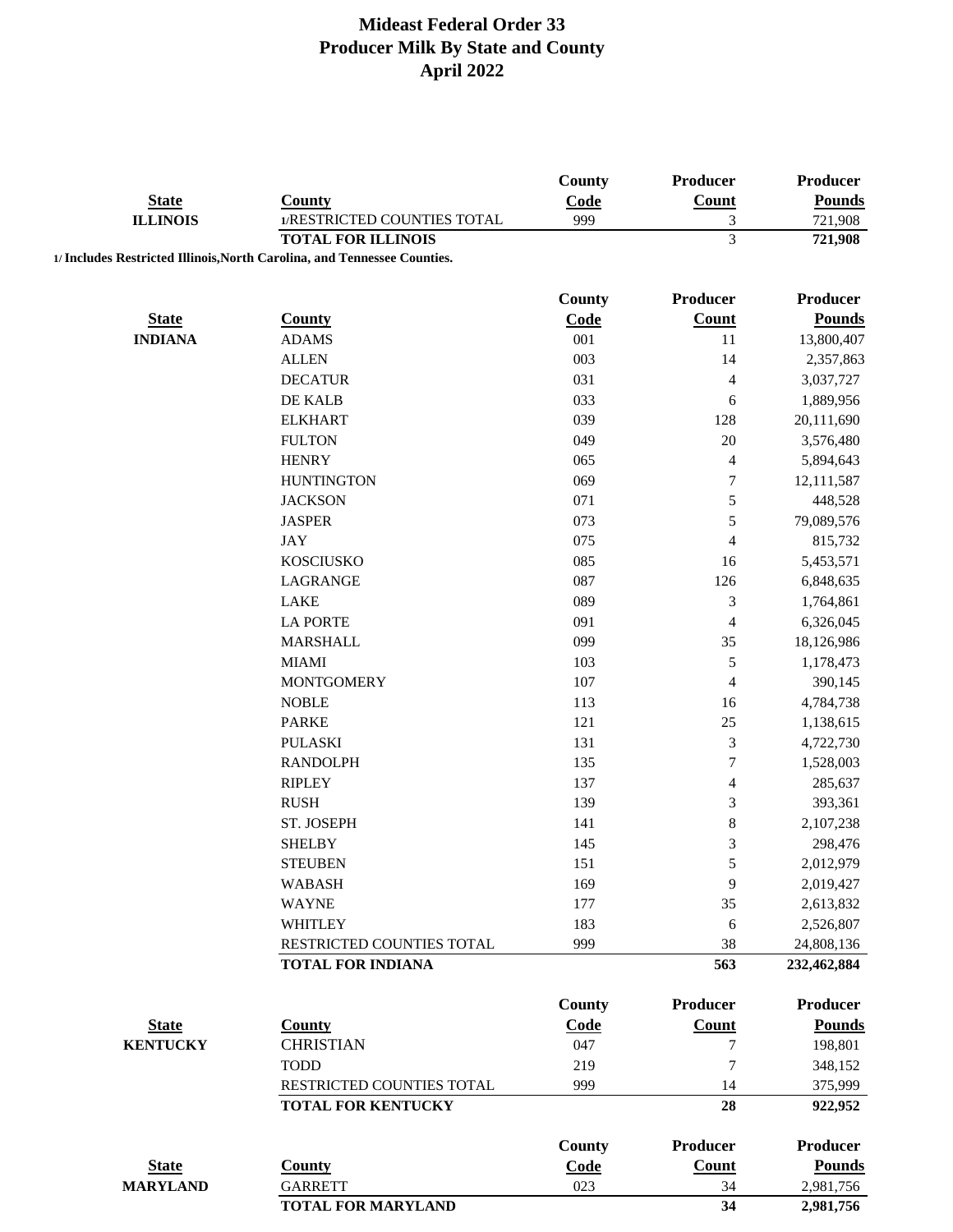|                 |                    | County | Producer                 | Producer      |
|-----------------|--------------------|--------|--------------------------|---------------|
| <b>State</b>    | <b>County</b>      | Code   | Count                    | <b>Pounds</b> |
| <b>MICHIGAN</b> | <b>ALGER</b>       | 003    | 3                        | 208,361       |
|                 | <b>ALLEGAN</b>     | 005    | 34                       | 28,985,768    |
|                 | <b>ALPENA</b>      | 007    | 13                       | 2,782,494     |
|                 | <b>ARENAC</b>      | 011    | 13                       | 7,017,030     |
|                 | <b>BARRY</b>       | 015    | 18                       | 22,724,794    |
|                 | <b>BERRIEN</b>     | 021    | $\overline{\mathcal{L}}$ | 2,702,701     |
|                 | <b>BRANCH</b>      | 023    | 7                        | 4,056,216     |
|                 | <b>CALHOUN</b>     | 025    | 11                       | 13,142,109    |
|                 | <b>CHARLEVOIX</b>  | 029    | $\overline{\mathcal{L}}$ | 630,680       |
|                 | <b>CHIPPEWA</b>    | 033    | 4                        | 191,345       |
|                 | <b>CLARE</b>       | 035    | 11                       | 4,400,610     |
|                 | <b>CLINTON</b>     | 037    | 34                       | 69,666,116    |
|                 | <b>EATON</b>       | 045    | 17                       | 1,318,684     |
|                 | <b>GENESEE</b>     | 049    | 3                        | 462,481       |
|                 | <b>GLADWIN</b>     | 051    | 3                        | 2,155,975     |
|                 | <b>GRATIOT</b>     | 057    | 26                       | 88,519,943    |
|                 | <b>HILLSDALE</b>   | 059    | 14                       | 5,434,421     |
|                 | <b>HURON</b>       | 063    | 49                       | 71,108,567    |
|                 | <b>INGHAM</b>      | 065    | 16                       | 8,118,710     |
|                 | <b>IONIA</b>       | 067    | 27                       | 33,687,095    |
|                 | <b>IOSCO</b>       | 069    | 10                       | 4,130,670     |
|                 | <b>ISABELLA</b>    | 073    | 27                       | 11,051,744    |
|                 | <b>JACKSON</b>     | 075    | 11                       | 4,901,523     |
|                 | <b>KALAMAZOO</b>   | 077    | 5                        | 15,630,839    |
|                 | <b>KENT</b>        | 081    | 20                       | 17,941,894    |
|                 | <b>LAPEER</b>      | 087    | 11                       | 821,951       |
|                 | <b>LENAWEE</b>     | 091    | 14                       | 30,658,763    |
|                 | <b>LIVINGSTON</b>  | 093    | 8                        | 4,359,550     |
|                 | <b>MACOMB</b>      | 099    | 3                        | 84,252        |
|                 | <b>MASON</b>       | 105    | 6                        | 2,757,016     |
|                 | <b>MECOSTA</b>     | 107    | 13                       | 6,287,844     |
|                 | <b>MENOMINEE</b>   | 109    | 10                       | 1,791,437     |
|                 | <b>MISSAUKEE</b>   | 113    | 31                       | 46,996,177    |
|                 | <b>MONTCALM</b>    | 117    | 32                       | 17,231,968    |
|                 | <b>MONTMORENCY</b> | 119    | 3                        | 515,539       |
|                 | <b>MUSKEGON</b>    | 121    | 12                       | 18,598,532    |
|                 | <b>NEWAYGO</b>     | 123    | 30                       | 16,422,106    |
|                 | <b>OGEMAW</b>      | 129    | 24                       | 12,238,507    |
|                 | <b>OSCEOLA</b>     | 133    | $20\,$                   | 21,164,033    |
|                 | <b>OSCODA</b>      | 135    | 5                        | 173,679       |
|                 | <b>OTTAWA</b>      | 139    | 37                       | 41,018,821    |
|                 | <b>SAGINAW</b>     | 145    | $10\,$                   | 4,067,756     |
|                 | <b>ST. CLAIR</b>   | 147    | $\,8\,$                  |               |
|                 |                    |        |                          | 1,450,254     |
|                 | ST. JOSEPH         | 149    | 13                       | 4,911,639     |
|                 | <b>SANILAC</b>     | 151    | 62                       | 54,092,517    |
|                 | <b>SHIAWASSEE</b>  | 155    | 9                        | 2,137,307     |
|                 | <b>TUSCOLA</b>     | 157    | 29                       | 26,851,659    |
|                 | VAN BUREN          | 159    | 8                        | 18,943,944    |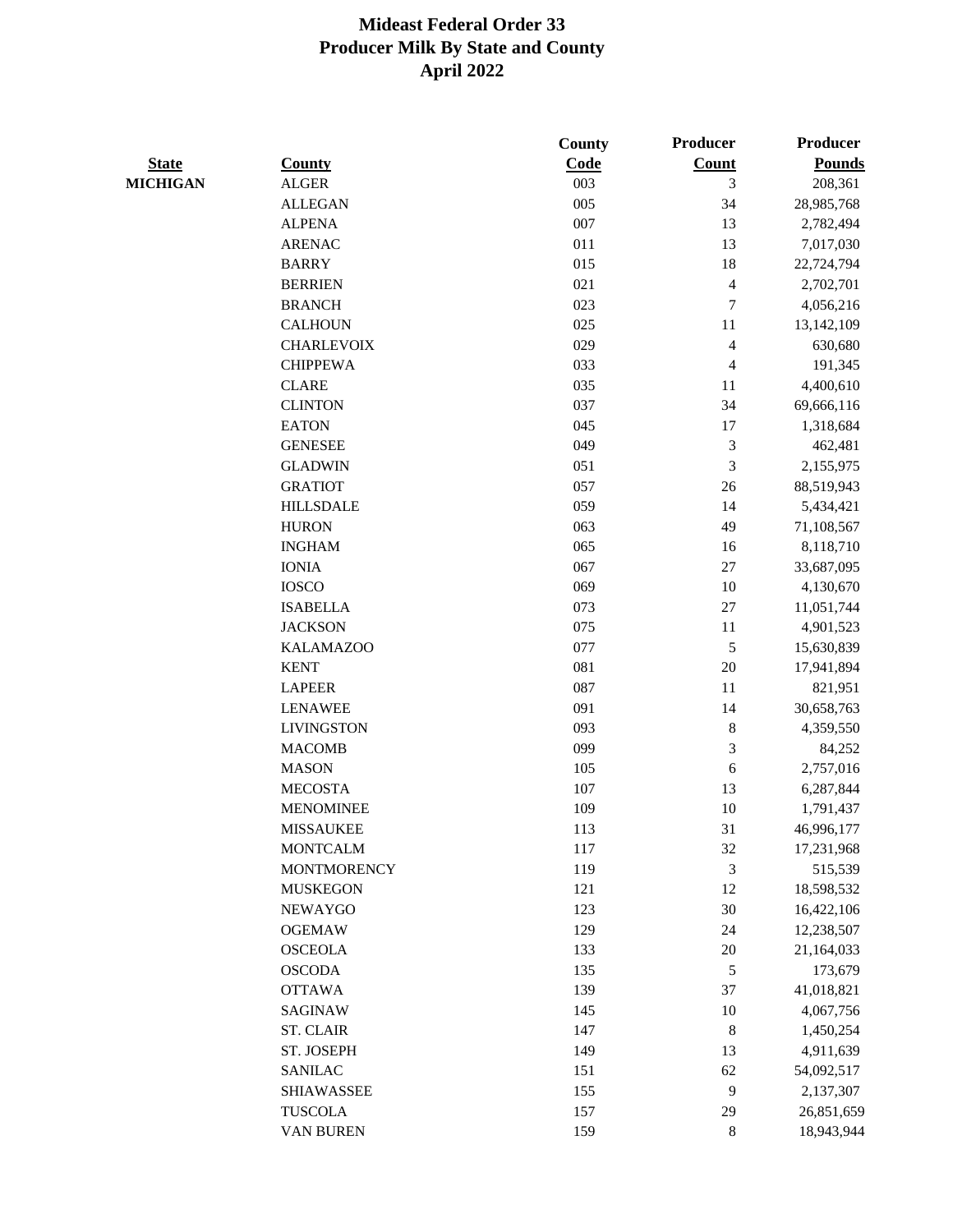|                 |                                  | <b>County</b> |                          |                       |
|-----------------|----------------------------------|---------------|--------------------------|-----------------------|
| <b>State</b>    | <b>County</b>                    | Code          | <b>Count</b>             | <b>Pounds</b>         |
| <b>MICHIGAN</b> | <b>WASHTENAW</b>                 | 161           | $8\,$                    | 2,949,215             |
|                 | <b>WEXFORD</b>                   | 165           | 8                        | 1,278,014             |
|                 | RESTRICTED COUNTIES TOTAL        | 999           | 23                       | 4,162,792             |
|                 | <b>TOTAL FOR MICHIGAN</b>        |               | 821                      | 762,936,042           |
|                 |                                  | County        | Producer                 | <b>Producer</b>       |
| <b>State</b>    | <b>County</b>                    | Code          | Count                    | <b>Pounds</b>         |
| <b>NEW YORK</b> | <b>CATTARAUGUS</b>               | 009           | 34                       | 14,857,098            |
|                 | <b>CHAUTAUQUA</b>                | 013           | 60                       | 19,531,063            |
|                 | <b>ERIE</b>                      | 029           | 12                       | 2,981,348             |
|                 | <b>GENESEE</b>                   | 037           | 3                        | 5,576,588             |
|                 | <b>LIVINGSTON</b>                | 051           | 3                        | 2,981,714             |
|                 | <b>STEUBEN</b>                   | 101           | $\,8\,$                  | 7,754,162             |
|                 | <b>WAYNE</b>                     | 117           | 5                        | 7,572                 |
|                 | <b>WYOMING</b>                   | 121           | 20                       | 23,859,486            |
|                 | RESTRICTED COUNTIES TOTAL        | 999           | 7                        | 4,081,391             |
|                 | <b>TOTAL FOR NEW YORK</b>        |               | 152                      | 81,630,422            |
|                 |                                  | <b>County</b> | <b>Producer</b>          | <b>Producer</b>       |
| <b>State</b>    | <b>County</b>                    | Code          | <b>Count</b>             | <b>Pounds</b>         |
| <b>OHIO</b>     | <b>ADAMS</b>                     | 001           | $\,8\,$                  | 493,675               |
|                 | <b>ALLEN</b>                     | 003           | 3                        | 638,645               |
|                 | <b>ASHLAND</b>                   | 005           | 31                       | 16,040,571            |
|                 | <b>ASHTABULA</b>                 | 007           | 14                       | 6,513,731             |
|                 | <b>ATHENS</b>                    | 009           | 3                        | 156,056               |
|                 | <b>AUGLAIZE</b>                  | 011           | 26                       | 4,588,394             |
|                 | <b>BELMONT</b>                   | 013           | 7                        | 772,100               |
|                 | <b>BROWN</b>                     | 015           | 6                        | 605,043               |
|                 | <b>CARROLL</b>                   | 019           | 15                       | 1,690,199             |
|                 | <b>CHAMPAIGN</b>                 | 021           | 6                        | 543,164               |
|                 | <b>CLARK</b>                     | 023           | 4                        | 8,464,248             |
|                 | <b>CLINTON</b>                   | 027           | 3                        | 219,535               |
|                 | <b>COLUMBIANA</b>                | 029           | 51                       | 13,535,364            |
|                 | COSHOCTON                        | 031           | 19                       | 3,764,202             |
|                 | <b>CRAWFORD</b>                  | 033           | 7                        | 3,096,377             |
|                 | <b>DARKE</b>                     | 037           | 24                       | 7,945,571             |
|                 | <b>DEFIANCE</b>                  | 039           | 6                        | 7,792,454             |
|                 | <b>DELAWARE</b>                  | 041           | 3                        | 182,302               |
|                 | <b>FAYETTE</b>                   | 047           | $\overline{\mathcal{L}}$ | 1,110,257             |
|                 | <b>FULTON</b>                    | 051           | 3                        | 4,320,424             |
|                 | <b>GEAUGA</b><br><b>GREENE</b>   | 055<br>057    | 32                       | 3,427,962             |
|                 | <b>HANCOCK</b>                   | 063           | 3<br>3                   | 1,192,433             |
|                 |                                  | 065           | 5                        | 973,992               |
|                 | <b>HARDIN</b><br><b>HARRISON</b> | 067           | 3                        | 14,167,855<br>372,917 |
|                 | <b>HENRY</b>                     | 069           | $\sqrt{5}$               | 7,001,220             |
|                 | <b>HIGHLAND</b>                  | 071           | 21                       | 2,137,399             |
|                 | <b>HOLMES</b>                    | 075           | 104                      | 13,749,826            |
|                 | <b>HURON</b>                     | 077           | 40                       | 7,133,828             |
|                 | <b>JEFFERSON</b>                 | 081           | 5                        | 487,131               |
|                 | <b>KNOX</b>                      | 083           | 16                       | 7,281,072             |
|                 | <b>LICKING</b>                   | 089           | 6                        | 8,544,790             |
|                 |                                  |               |                          |                       |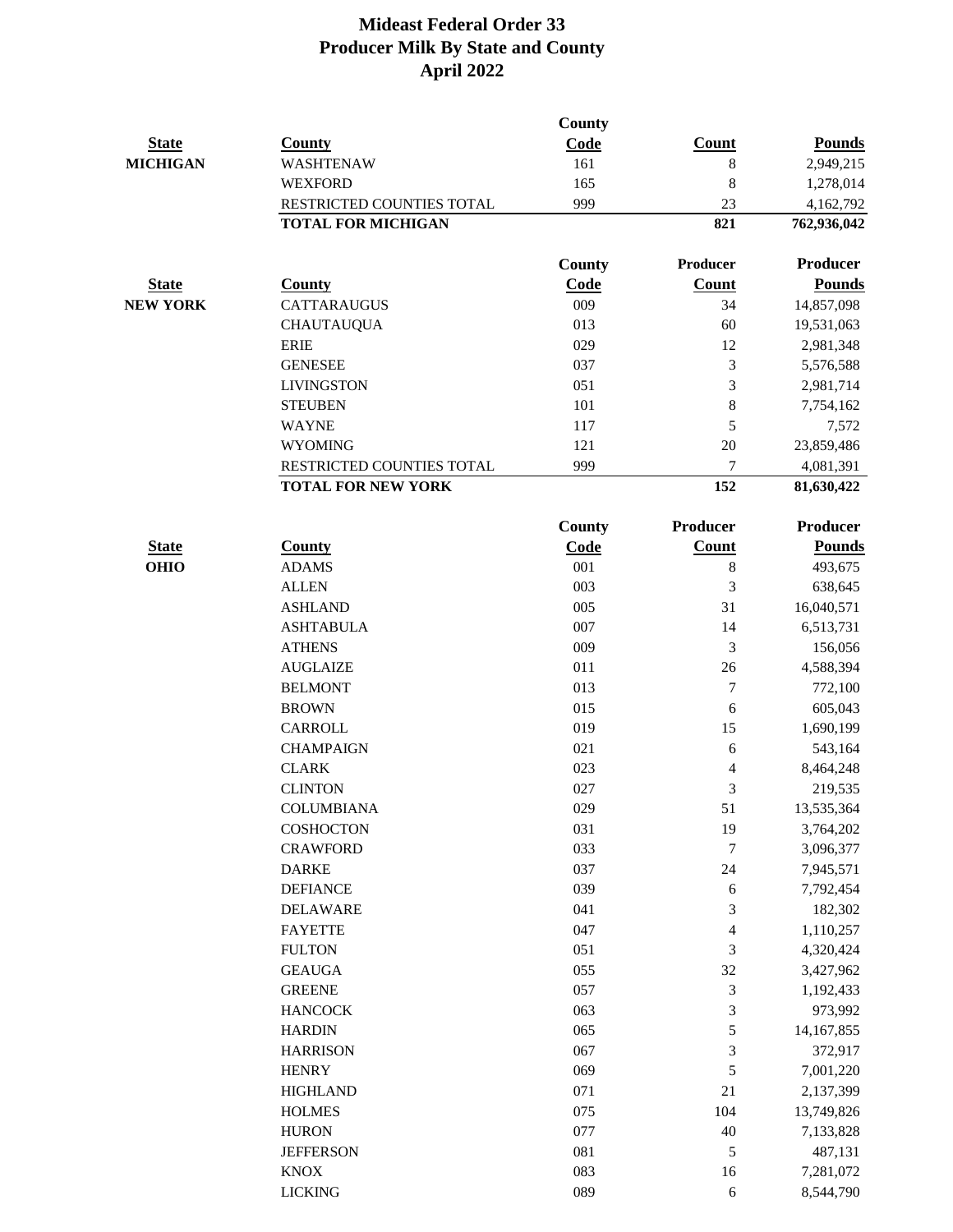|              |                           | <b>County</b> | Producer                | <b>Producer</b> |
|--------------|---------------------------|---------------|-------------------------|-----------------|
| <b>State</b> | <b>County</b>             | Code          | <b>Count</b>            | <b>Pounds</b>   |
| <b>OHIO</b>  | <b>LOGAN</b>              | 091           | 20                      | 4,279,443       |
|              | <b>LORAIN</b>             | 093           | $8\,$                   | 1,236,984       |
|              | <b>MADISON</b>            | 097           | 5                       | 8,975,286       |
|              | <b>MAHONING</b>           | 099           | 21                      | 8,735,682       |
|              | <b>MEDINA</b>             | 103           | 10                      | 2,926,701       |
|              | <b>MEIGS</b>              | 105           | $\mathfrak{Z}$          | 613,345         |
|              | <b>MERCER</b>             | 107           | 61                      | 22,492,406      |
|              | <b>MIAMI</b>              | 109           | $\overline{\mathbf{4}}$ | 568,504         |
|              | <b>MONROE</b>             | 111           | 6                       | 770,746         |
|              | <b>MORGAN</b>             | 115           | 5                       | 580,649         |
|              | <b>MORROW</b>             | 117           | $\overline{4}$          | 2,601,054       |
|              | <b>MUSKINGUM</b>          | 119           | $\,8\,$                 | 1,063,066       |
|              | <b>PAULDING</b>           | 125           | 5                       | 19,691,702      |
|              | <b>PICKAWAY</b>           | 129           | 5                       | 2,262,489       |
|              | <b>PORTAGE</b>            | 133           | 6                       | 2,952,727       |
|              | <b>PREBLE</b>             | 135           | 6                       | 923,389         |
|              | <b>PUTNAM</b>             | 137           | $\,$ 8 $\,$             | 5,792,939       |
|              | <b>RICHLAND</b>           | 139           | 90                      | 11,894,794      |
|              | <b>ROSS</b>               | 141           | $\,8\,$                 | 943,305         |
|              | <b>SANDUSKY</b>           | 143           | 6                       | 460,057         |
|              | <b>SHELBY</b>             | 149           | 25                      | 4,767,315       |
|              | <b>STARK</b>              | 151           | 39                      | 11,912,505      |
|              | TRUMBULL                  | 155           | 13                      | 3,058,981       |
|              | TUSCAWARAS                | 157           | 94                      | 18,683,753      |
|              | <b>UNION</b>              | 159           | $\sqrt{5}$              | 767,088         |
|              | <b>VAN WERT</b>           | 161           | 6                       | 5,642,264       |
|              | <b>WASHINGTON</b>         | 167           | 10                      | 1,918,845       |
|              | <b>WAYNE</b>              | 169           | 153                     | 49,684,714      |
|              | <b>WILLIAMS</b>           | 171           | 3                       | 8,320,076       |
|              | <b>WOOD</b>               | 173           | $\mathfrak{Z}$          | 8,026,475       |
|              | <b>WYANDOT</b>            | 175           | 3                       | 582,868         |
|              | RESTRICTED COUNTIES TOTAL | 999           | 22                      | 16,079,751      |
|              | <b>TOTAL FOR OHIO</b>     |               | 1,151                   | 378,152,640     |
|              |                           | <b>County</b> | <b>Producer</b>         | <b>Producer</b> |
| <b>State</b> | <b>County</b>             | Code          | Count                   | <b>Pounds</b>   |
| PENNSYLVANIA | <b>ARMSTRONG</b>          | $005\,$       | 16                      | 2,583,190       |
|              | <b>BEAVER</b>             | 007           | 15                      | 766,867         |
|              | <b>BLAIR</b>              | 013           | $\overline{4}$          | 334,921         |
|              | <b>BRADFORD</b>           | 015           | 10                      | 1,006,482       |
|              | <b>BUTLER</b>             | 019           | 21                      | 3,498,087       |
|              | <b>CAMBRIA</b>            | 021           | 6                       | 1,560,112       |
|              | <b>CENTRE</b>             | 027           | 16                      | 2,451,858       |
|              | <b>CLARION</b>            | 031           | 11                      | 1,813,007       |
|              | <b>CLEARFIELD</b>         | 033           | 9                       | 976,844         |
|              | <b>CLINTON</b>            | 035           | 14                      | 655,569         |
|              | <b>COLUMBIA</b>           | 037           | $10\,$                  | 330,503         |
|              | <b>CRAWFORD</b>           | 039           | $70\,$                  | 16,787,885      |
|              | ${\rm ELK}$               | 047           | 7                       | 406,278         |
|              | <b>ERIE</b>               | 049           | $28\,$                  | 3,624,087       |